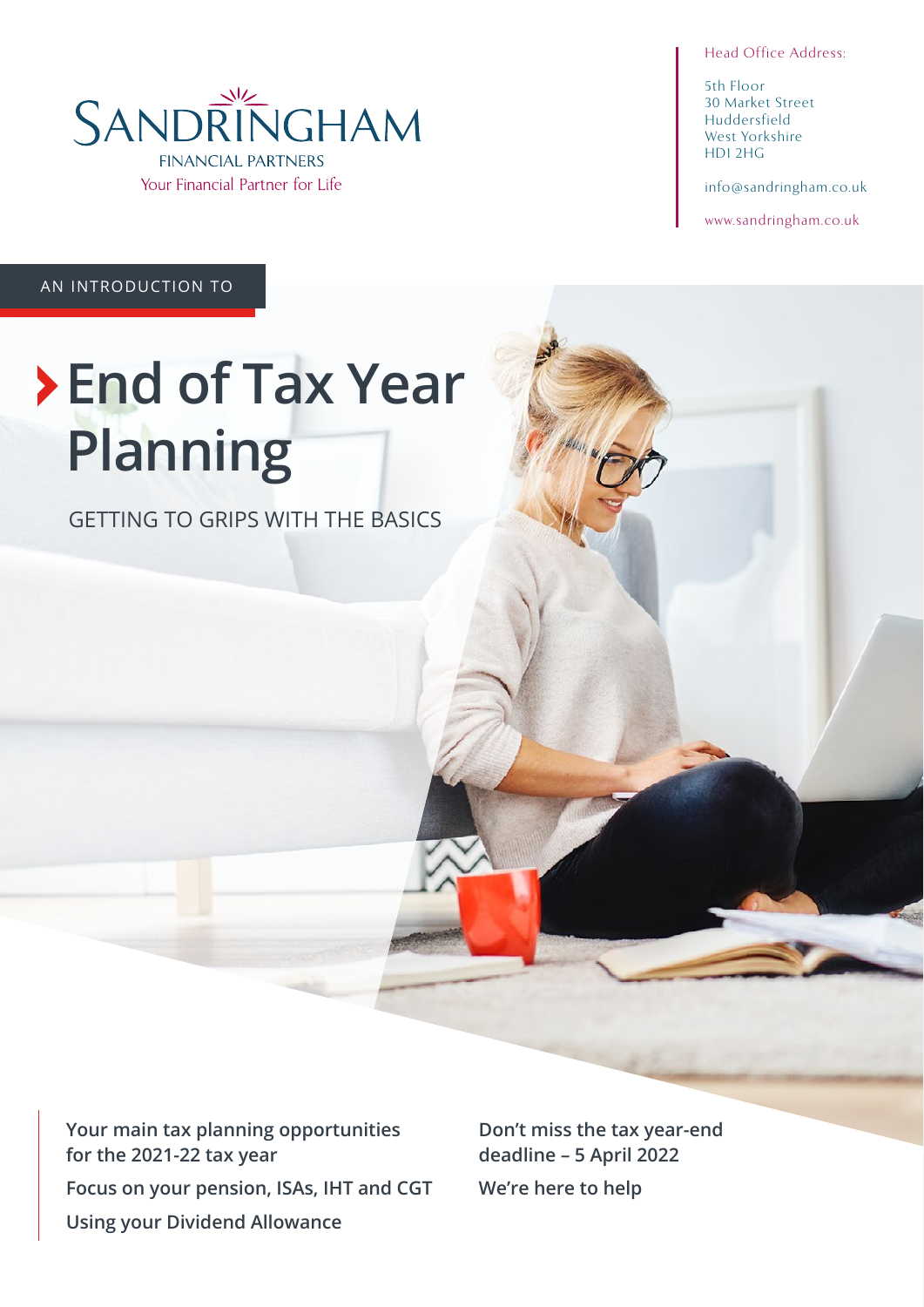

s the end of the tax year<br>
approaches, now is the perfect<br>
time to ensure you have your<br>
financial affairs in order and to doub **approaches, now is the perfect financial affairs in order and to double check you've taken advantage of all the tax-efficient allowances available to you.**

#### **YOUR PENSION**

You can contribute as much as you like into your pension, but there is a limit on the amount of tax relief you will receive each year.

This Annual Allowance is currently **£40,000**. An individual can't use the full £40,000 Annual Allowance where 'relevant UK earnings' are less than £40,000, although your employer still could. You may be able to, however, carry forward unused allowances from the past three years, provided you were a pension scheme member during those years.

For every £2 of adjusted income (total taxable income including all pension contributions) over £240,000, an individual's Annual Allowance is reduced by £1 (the minimum Annual Allowance is £4,000).

A Lifetime Allowance also places a limit on the amount you can hold across all your pension funds without having to pay extra tax when you withdraw money. This limit is currently **£1,073,100**.

If you have children under 18, a spouse who does not work, or who may not be earning enough to pay Income Tax, you can invest into a pension for each of them. The maximum annual contribution you can currently make is **£2,880** which, along with tax relief, would amount to **£3,600** a year.

#### **YOUR INDIVIDUAL SAVINGS ACCOUNT (ISA) ALLOWANCE**

The ISA allowance is **£20,000** for the 2021-22 tax year. You can put all the £20,000 into a Cash ISA, or invest the whole amount into a Stocks and Shares ISA or Innovative Finance ISA. You can also mix and match, putting some into Cash, some into Stocks and Shares and the rest into Innovative Finance if you wish. However, the combined amount can't exceed your annual ISA allowance. With pension contributions subject to annual and lifetime limits, ISAs represent an excellent way of topping up retirement income. There is no Income Tax or Capital Gains Tax (CGT) payable on ISA proceeds. You cannot carry over your ISA allowance once the tax year has ended.

In certain circumstances, investors can use existing holdings to open or top up their ISAs, this arrangement is known as a **Bed & ISA**. This is a way of transferring assets held outside an ISA into an ISA so that future investment income and growth are sheltered from tax. The investments are sold, cash is transferred into the ISA and the investments are repurchased. Charges apply and you could end up with a CGT liability if the gain you make on selling the asset together with any other taxable gains you make within the tax year exceeds the annual CGT allowance.

A **Lifetime ISA** (LISA) is another option available to adults aged under 40, or under 50 for existing LISA holders.

#### **JUNIOR ISA CONTRIBUTIONS**

Junior ISAs are a tax-efficient way to build up savings for your children (and grandchildren) and must be opened by the parent or person with parental responsibility. JISAs can be opened for any child who does not hold a Child Trust Fund (unless the CTF is transferred to a JISA) and who is under 18 and living in the UK.

**The value of investments can go down as well as up and you may not get back the full amount you invested. The past is not a guide to future performance and past performance may not necessarily be repeated.**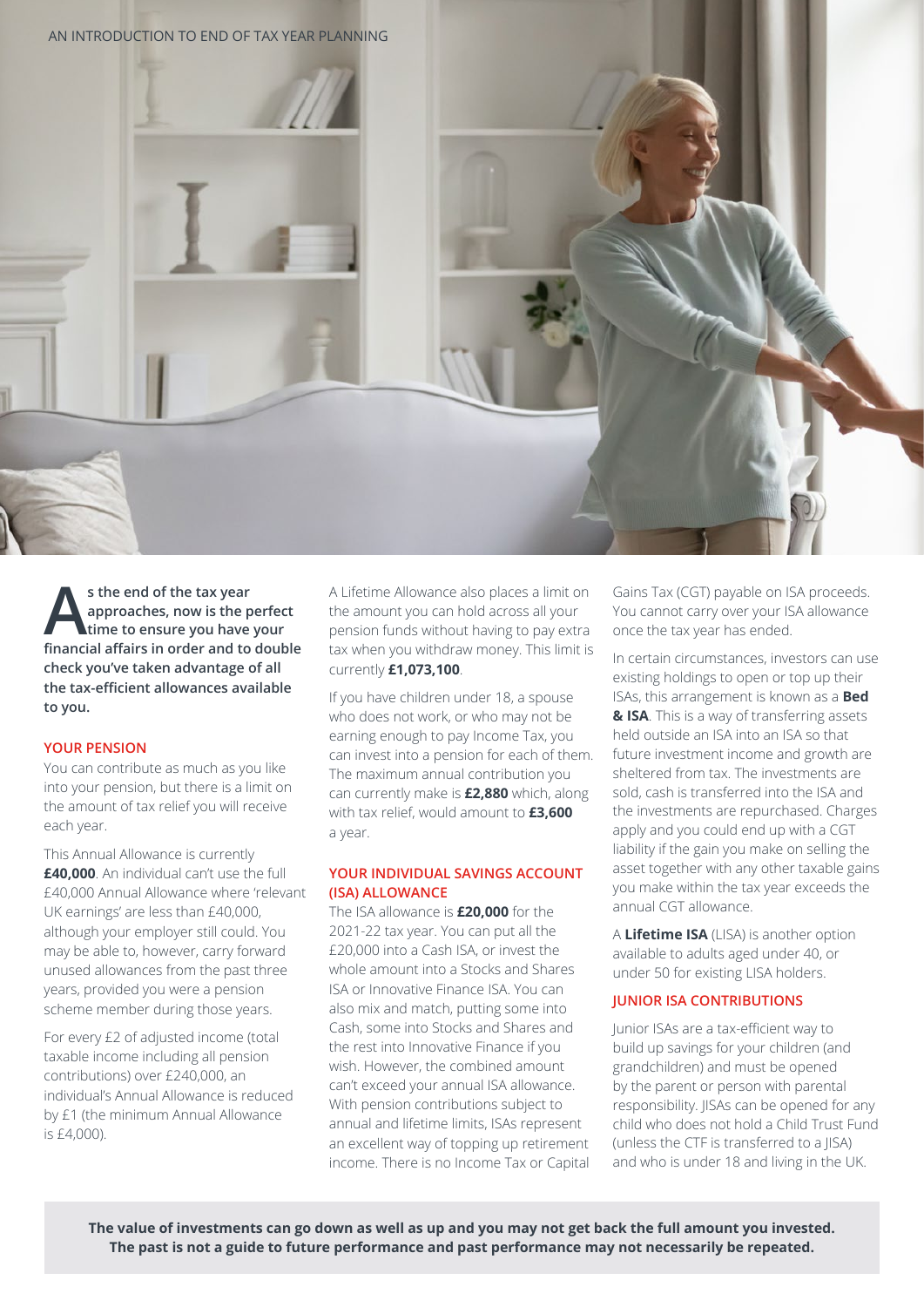

*As the end of the tax year approaches, now is the perfect time to ensure you have your financial affairs in order and to double check you've taken advantage of all the tax-efficient allowances available to you*

The money can be held in Cash and/or invested in Stocks and Shares.

They work in exactly the same way as your own ISA, however, the maximum investment is **£9,000** per child.

#### **GIFTING FOR INHERITANCE TAX (IHT) PURPOSES**

You can make gifts worth up to **£3,000** in each tax year. These gifts will be exempt from IHT on your death. You can carry forward any unused part of the £3,000 exemption to the following year but if you don't use it in that year, the exemption will expire.

Certain gifts don't use up this annual exemption, however, there is still no IHT due on them e.g. wedding gifts of up to **£5,000** for a child, **£2,500** for a grandchild (or great grandchild) and **£1,000** to anyone else. Individual gifts worth up to **£250** are also IHT free.

These are relatively small sums, but you should use these up where possible to gradually reduce your overall estate.

#### **USING YOUR CGT ALLOWANCE**

Every individual is entitled to a CGT annual exemption which is currently **£12,300** (£6,150 for trusts). You can't carry forward this relief and so you may look to crystallise gains up to this amount before the end of the tax year. Capital losses can also be used to offset gains.

Above the CGT exemption, tax is payable at 10% for basic rate tax-payers and 20% for higher rate tax payers. The taxable gains on residential property are taxed at 18% and 28% respectively.

Assets can be transferred between married couples and civil partners without incurring a gain until the assets are subsequently disposed of. The disposal could then use both their annual exemptions.

#### **USING YOUR DIVIDEND ALLOWANCE**

For the current tax year, investors can earn up to **£2,000** in dividend income tax-free.

How much tax you pay on dividends above the Dividend Allowance depends on your Income Tax band:

| Basic rate      | 75%   |
|-----------------|-------|
| Higher rate     | 32.5% |
| Additional rate | 38 1% |

From April 2022 Dividend Tax will increase due to the Health and Social Care Levy.

With the tax year-end

imminent, please get in touch with us as soon as possible if you have any questions or want to discuss any aspect of your end of year tax planning.

**WE'RE HERE TO HELP**

We look forward to hearing from you.

**The information contained in this guide is based on our understanding of current allowances and rates at 10.1.22, which could be subject to change.**